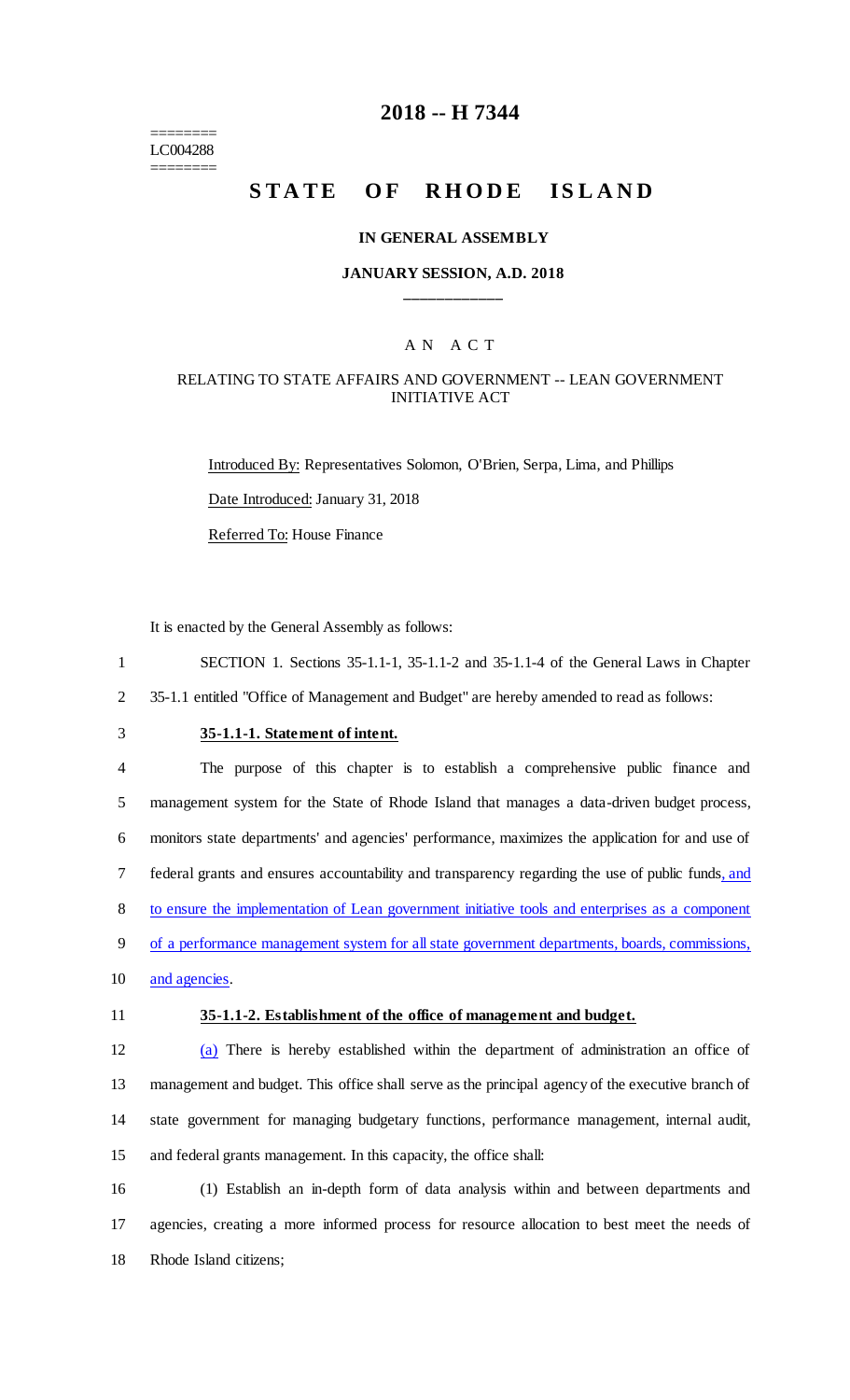(2) Identify federal grant funding opportunities to support the governor's and general assembly's major policy initiatives and provide technical assistance with the application process and post-award grants management;

(3) Analyze federal budgetary issues and report on potential impacts to the state;

 (4) Coordinate the budget functions of the state with performance management objectives;

 (5) Maximize efficiencies in departments, agencies, advisory councils, and instrumentalities of the state by improving processes and prioritizing programs;

 (6) Be responsible for the internal audit function of state government and conduct audits of any state department, state agency, or private entity that is a recipient of state funding or state grants; provide management advisory and consulting services; or conduct investigations relative to the financial affairs or the efficiency of management, or both, of any state department or agency.

 (b) With respect to the Lean government initiative (hereinafter "Lean"), the office of management and budget shall:

 (1) Create strategic and tactical approaches for Lean implementation, including integration into state governance and operational systems.

 (2) Lead and develop state government's capacity to implement Lean tools and enterprises, including design and development of instructional materials as needed with the goal

of integrating continuous improvement into the organizational culture.

(3) Create demand for Lean tools and enterprises in departments.

(4) Communicate with department and agency directors, boards, commissions, and senior

management to create interest and organizational will to implement Lean tools and enterprises to

24 improve agency results.

 (5) Provide direction and advice to department heads and senior management to plan and implement departmental Lean programs.

(6) Direct and review plans for leadership and assist with the selection of process

28 improvement projects of key importance to department and agency goals, programs, and

missions.

(7) Identify and assist departments in identifying potential Lean projects.

(8) Continuously evaluate organizational performance in meeting objectives, identify and

structure the direction that Lean implementation should take to provide greatest effectiveness, and

justify critical and far-reaching changes.

(9) Lead the collection and reporting of data and learning related to Lean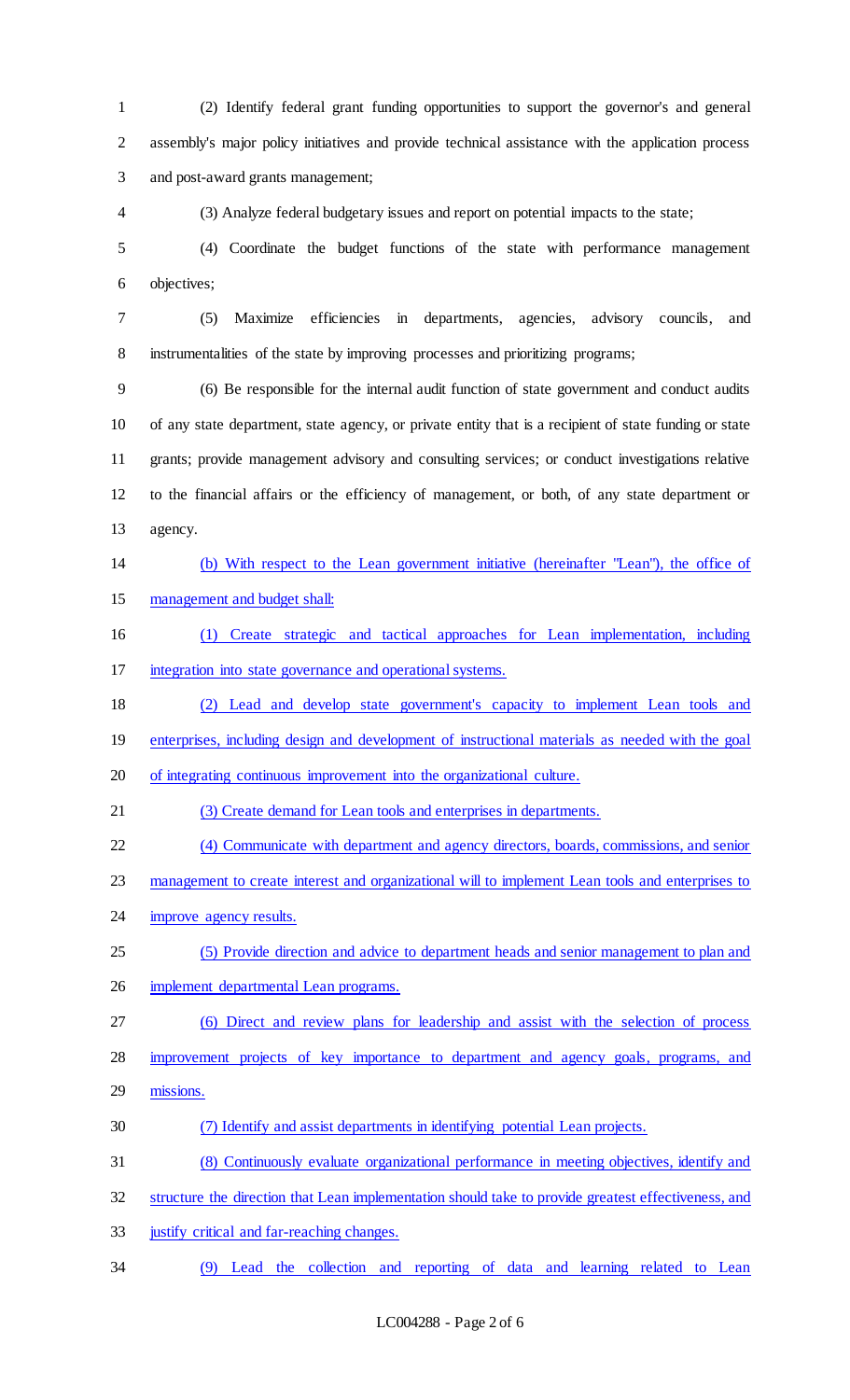accomplishments. (10) Widely disseminate Lean results and learning to Rhode Island residents, stakeholders, and other members of the public to demonstrate its benefits and returns on investment. (11) Evaluate the effect of unforeseen developments on plans and programs and present to department and agency directors, boards, commissions, and senior management suggested changes in overall direction. (12) Provide input related to proposals regarding new or revised legislation, rules, and related changes which have a direct impact over their implementation. (13) Lead the development of alliances and partnerships with the business community, associations, consultants, and other stakeholders to enhance external support and advance the implementation of Lean tools and enterprises in state government. (14) Lead relations with the general assembly and staff to build support for and understanding of Lean work in state government. **35-1.1-4. Offices and functions assigned to the office of management and budget -- Powers and duties.** (a) The offices assigned to the office of management and budget include the budget office, the performance management office, office of internal audit, and the federal grants management office. (b) The offices assigned to the office of management and budget shall: (1) Exercise their respective powers and duties in accordance with their statutory authority and the general policy established by the governor or by the director acting on behalf of the governor or in accordance with the powers and authorities conferred upon the director by this chapter; (2) Provide such assistance or resources as may be requested or required by the governor and/or the director; (3) Provide such records and information as may be requested or required by the governor and/or the director, to the extent allowed under the provisions of any applicable general or public law, regulation, or agreement relating to the confidentiality, privacy, or disclosure of such records or information; and (c) Except as provided herein, no provision of this chapter or application thereof shall be construed to limit or otherwise restrict the budget officer from fulfilling any statutory requirement or complying with any valid rule or regulation.

(d) As used in the chapter, "Lean" means a business-oriented system for organizing,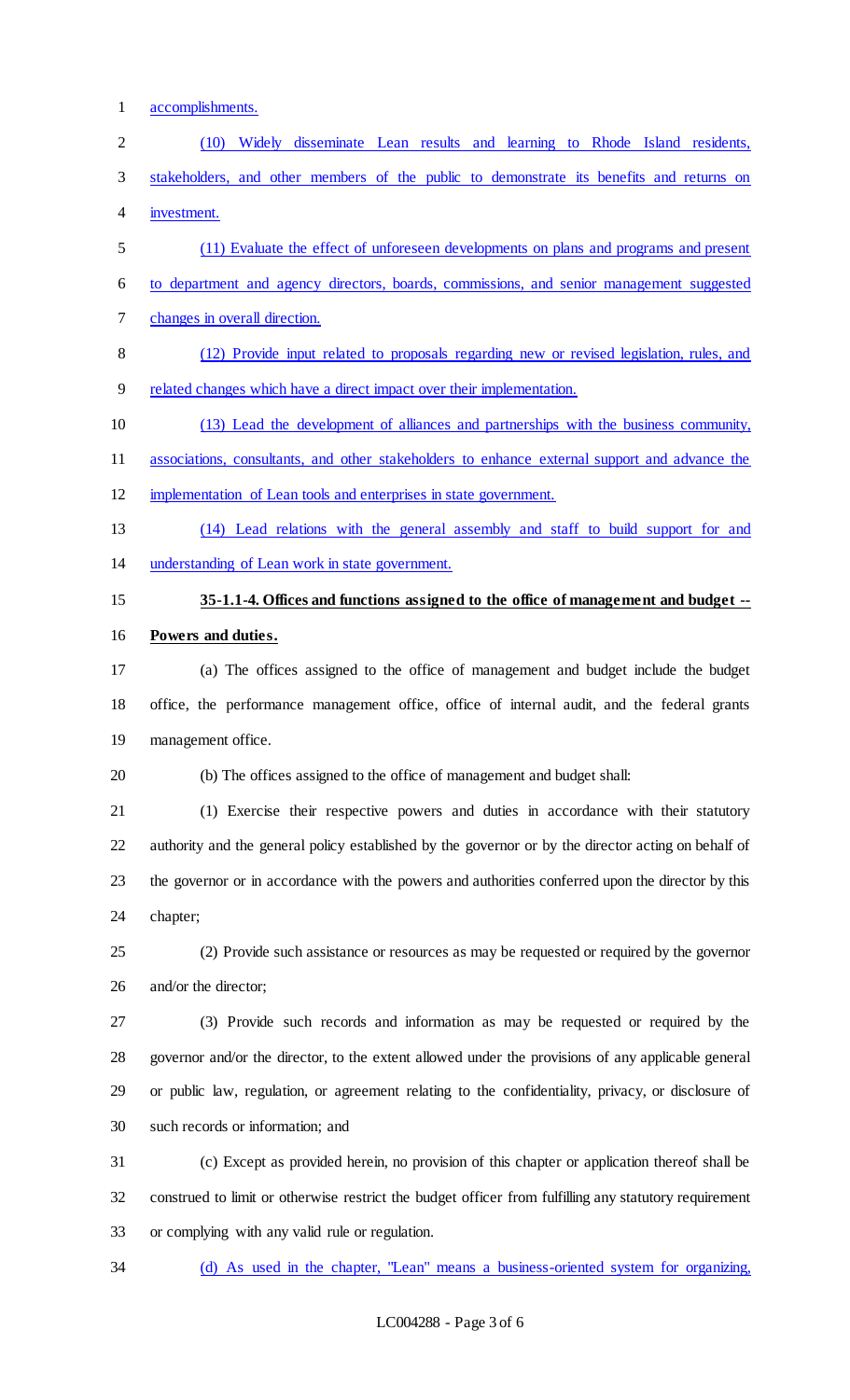| $\mathbf{1}$ | managing and improving the delivery of government services, operations, suppliers, and                |
|--------------|-------------------------------------------------------------------------------------------------------|
| 2            | consumer relations to create a precise consumer value, expressed as providing higher quality          |
| 3            | services and fewer defects and errors and with less human effort, less space, less capital, and less  |
| 4            | time than more traditional systems.                                                                   |
| 5            | (e) The Lean government initiative will involve comprehensively mapping processes to                  |
| 6            | define and understand what is happening in government and to identify "waste," as defined in the      |
| 7            | context of Lean analysis, in their processes.                                                         |
| 8            | (f) The Lean government initiative will help state departments and agencies to formulate              |
| 9            | plans to eliminate waste, making sure the processes result in more timely and predictable             |
| 10           | outcomes.                                                                                             |
| 11           | (g) The Lean government initiative will streamline how government's work gets done by:                |
| 12           | (1) Eliminating or drastically reducing backlog;                                                      |
| 13           | (2) Reducing lead times;                                                                              |
| 14           | (3) Simplifying processes;                                                                            |
| 15           | (4) Improving the suitability of applicants and consistency of reviews, and inspections;              |
| 16           | (5) Freeing up more time for "mission-critical" work; and                                             |
| 17           | (6) Improving staff morale and process transparency.                                                  |
| 18           | (h) The Lean initiatives in private industry have been very successful in improving                   |
| 19           | quality, cost effectiveness, service delivery and responsiveness to its customers.                    |
| 20           | SECTION 2. Chapter 42-64.13 of the General Laws entitled "Rhode Island Regulatory"                    |
| 21           | Reform Act" is hereby amended by adding thereto the following section:                                |
| 22           | 42-64.13-8.1. Lean government initiative progress reporting.                                          |
| 23           | (a) No later than January 1, 2019, each department, agency, board, or commission,                     |
| 24           | subject to the Lean government initiative under chapter 1.1 of title 35, shall submit to the director |
| 25           | of the office of management and budget identifying processes within their department which they       |
| 26           | wish to be self-reviewed and guide the self-implementation of process improvement programs.           |
| 27           | This report shall propose a time deadline for completion of the self-review and proposed self-        |
| 28           | implementation of process improvement programs.                                                       |
| 29           | (b) Beginning July 1, 2019 and each year thereafter, the office of management and budget              |
| 30           | shall send a report to the governor, the speaker of the house of representatives and the president    |
| 31           | of the senate which summarizes the prior year's Lean government initiative progress, as required      |
| 32           | by this chapter.                                                                                      |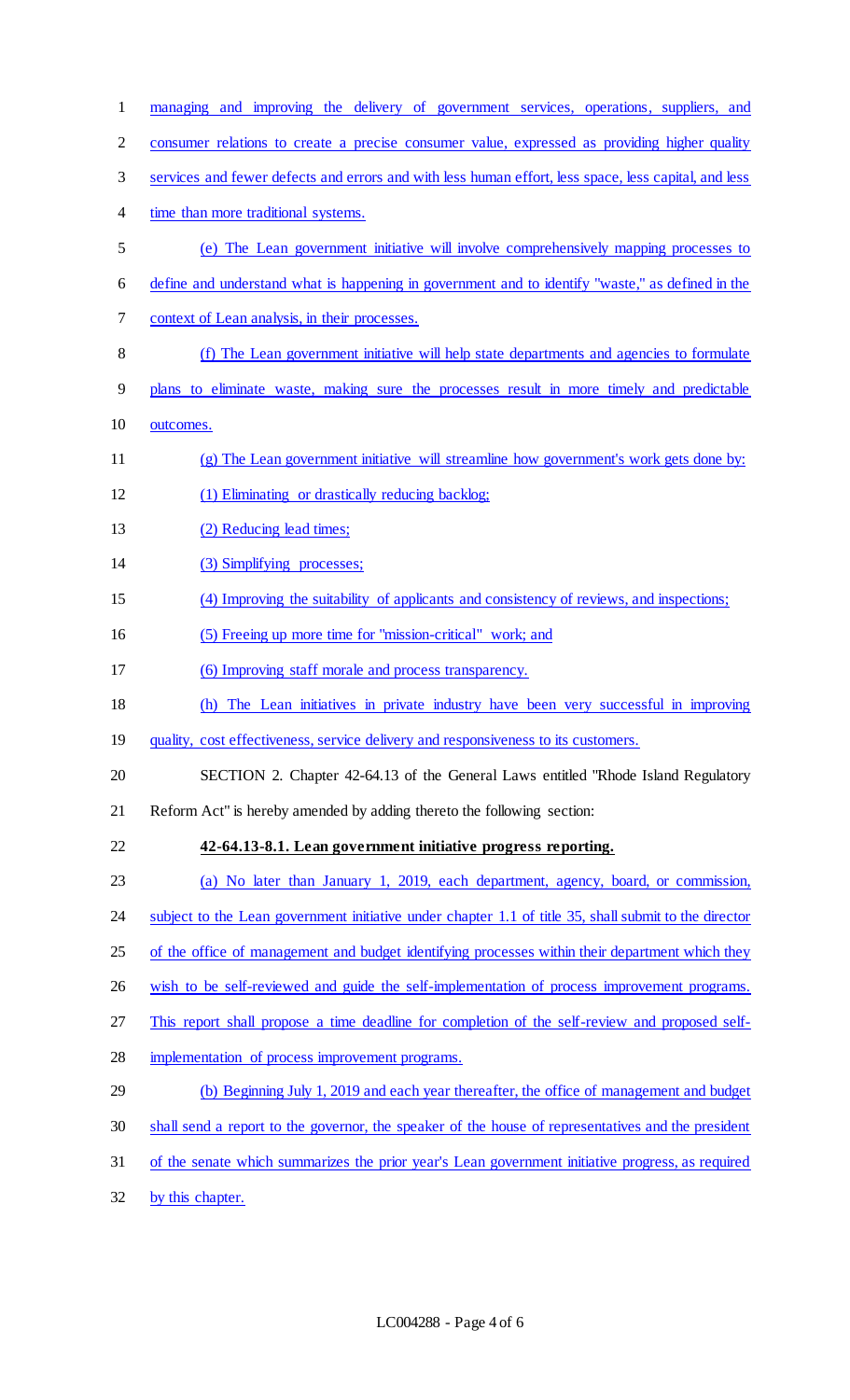1 SECTION 3. This act shall take effect upon passage.

#### ======== LC004288 ========